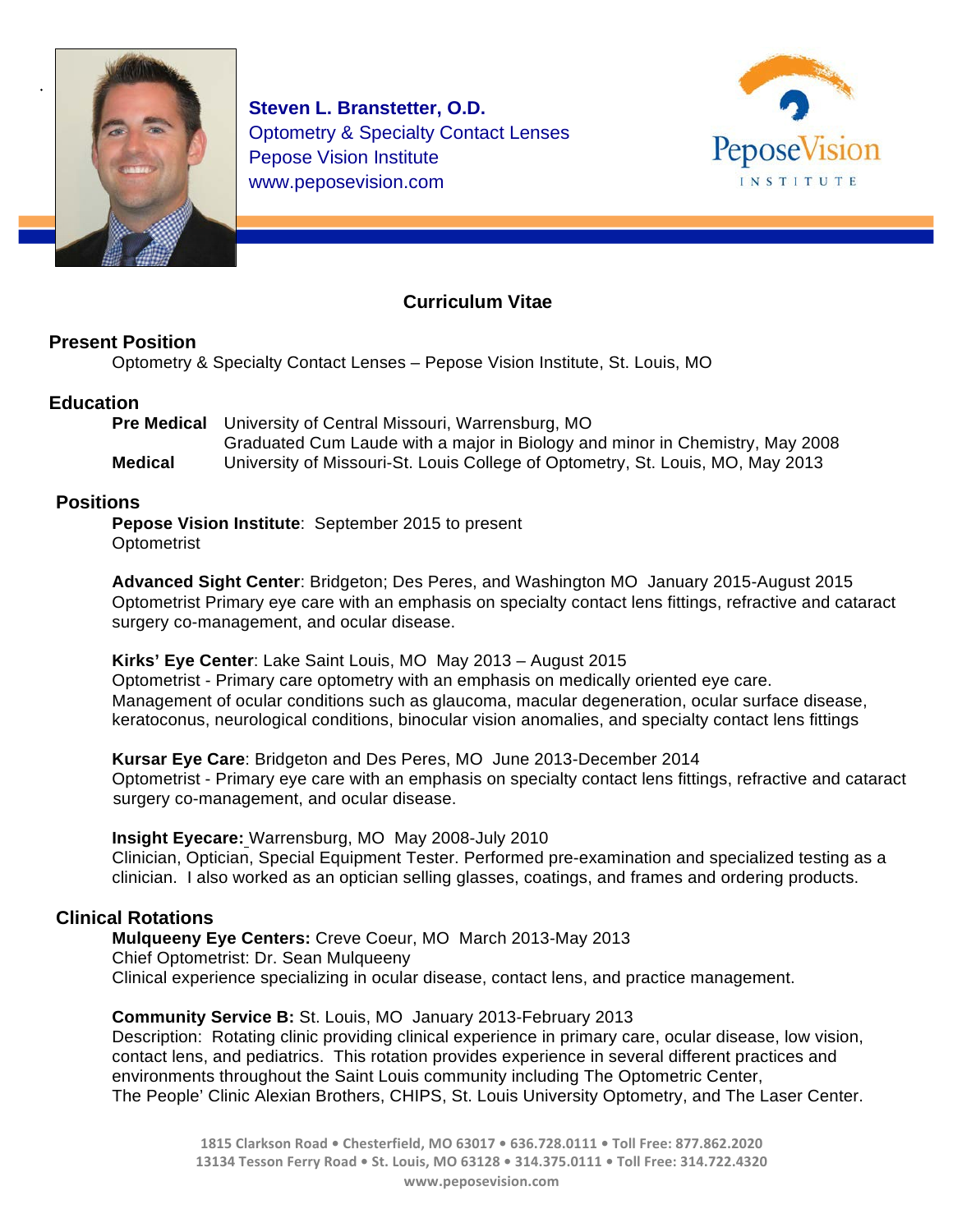**Community Service A: Carondolet: St. Louis, MO** October 2012-December 2012 Description: Clinical experience in primary care, ocular disease, and pediatrics.

**University Eye Center**: August 2012-October 2012

Chief Optometrist: Dr. Edward Bennett, Dr. Edward Jarka, Dr. Aaron Franzel Location: St. Louis, MO Description: Rotating clinic specializing in contact lens, pediatrics, and ocular disease.

## **Kansas City VA Medical Center**: Kansas City, MO May 2012-August 2012

 Chief Optometrist: Dr. Timothy Harkins Clinical experience specializing in ocular disease and low vision while serving America's veterans.

# **Professional Organizations:**

- American Optometric Association: 2013-Present
	- o *Contact Lens and Cornea Section*: 2013-Present
- Missouri Optometric Association: 2013-Present
	- o *Third Party Committee*: 2014-Present
	- o *Student Mentor*: 2014-Present
- Missouri Political Actions Committee: 2013-Present
- American Academy of Optometry: 2013-Present
- St. Louis Optometric Society: 2013-Present
	- o *Contact Lens Chair – 2015-present*
- Vision Expo's Young Professionals Club: 2014-Present
- Lake Saint Louis Ambassadors: 2014-Present
- Young Friends of Saint Luke's: 2014-Present
- Western Saint Charles County Chamber of Commerce: 2014-Present

### **Optometry School**

- Beta Sigma Kappa: 2012-2013
- American Public Health Association: 2012-2013
- I-Care International: 2012-2013
	- o *Optometrist Mission Volunteer*
- American Academy of Optometry: 2011-2013 o *Student Member*
- AOSA-Political Actions Committee: 2010-2013
	- o *National PAC Student Liaison:* 2011-2012
- St. Louis Optometric Society: 2010-2013 o *Student Member*
- American Optometric Student Association: 2009-2013
- Student Volunteer Optometric Services to Humanity: 2009-2013
- Student Association of Independent Optometry: 2009-2013
- Student Ambassador: 2009-2013
- Class Intramural Chair: 2009-2013
- Missouri Optometric Student Association: 2008-2013
	- o *Para Member*: 2008
	- o *Student Member*: 2009-2011

### **Previous Conferences Attended:**

- American Academy of Optometry: 2014
- **Blanchard Scleral Contact Lens Training Seminar: 2014**
- Academy for Eye Care Excellence: Fort Worth, Texas. February 2013